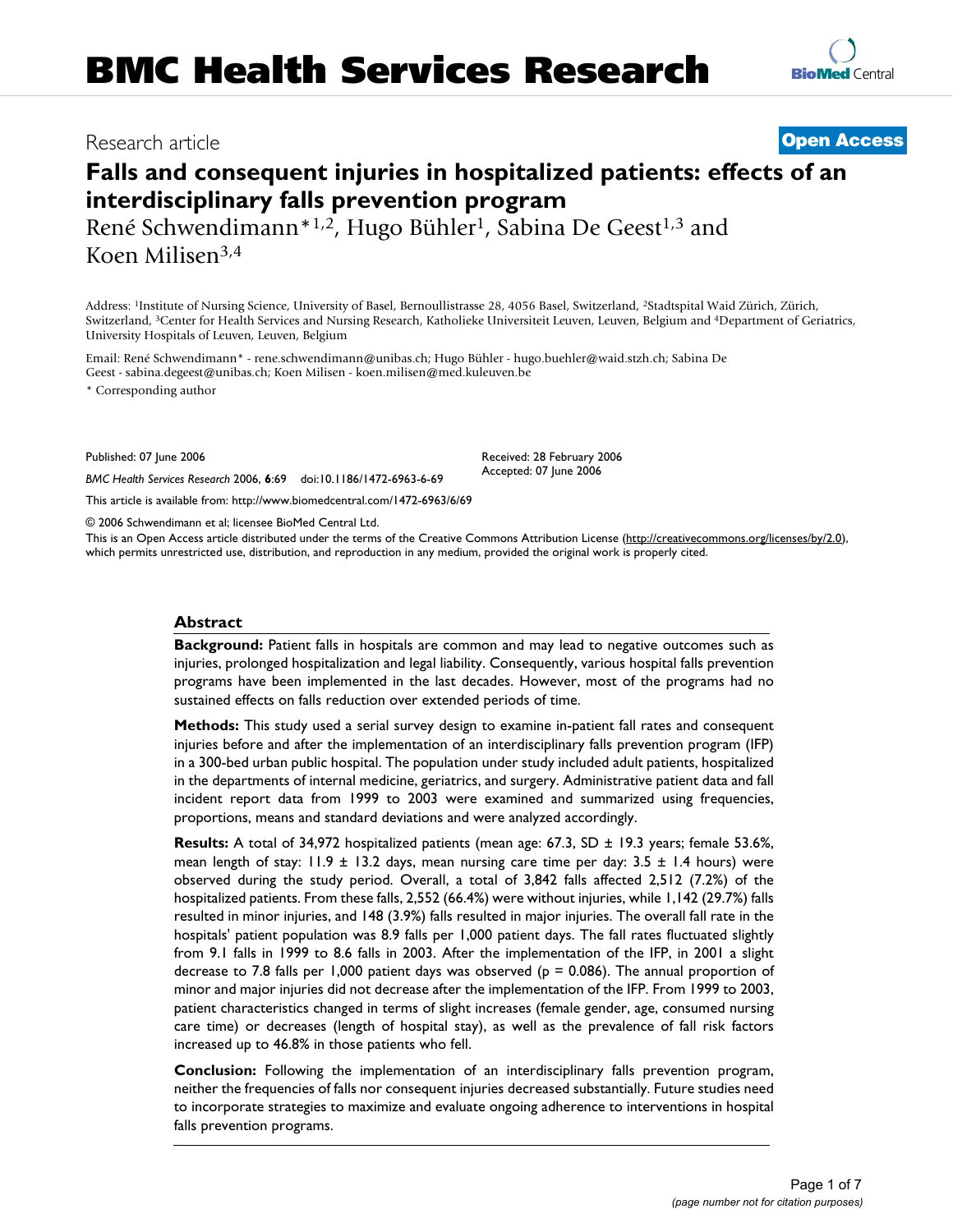# **Background**

Patient falls in hospitals are common and affect approximately 2% to 17% of patients during their hospital stay [1-5]. Fall rates vary from 1.4 up to 17.9 falls per 1,000 patient days depending on hospital type and patient populations [5-17]. Fall related injuries occur in 15% to 50% of the patients, including major injuries such as fractures or lacerations in 1% to 10% [1,6,8,9,13-15,18-21]. Furthermore, falls may lead to fear of falling with subsequent activity restriction [22,23], prolonged hospital stay [24], and legal liability [25]. Various hospital falls prevention programs have been implemented in the last decades [26,27]. Unfortunately, none of these studies has demonstrated a sustained effect over years [26]. In one study, a 25% reduction of falls-related injuries was reported over a 5 year period following the implementation of a prevention program [28]. In 1999, a nurse led falls prevention program implemented in our hospital showed decreasing multiple falls [29]. Consequently, the hospital management launched the development and implementation of an interdisciplinary falls prevention program in 2000 in the departments of internal medicine, geriatrics and surgery. The present study aimed to examine in-patient fall rates and consequent injuries before and after the implementation of the interdisciplinary falls prevention program.

### **Methods**

### *Design, setting and sample*

This observational study used a serial survey design and was conducted from January 1st in 1999 to December 31st in 2003 in an urban public teaching hospital in the City of Zurich in Switzerland. The 300-bed hospital provides medical services for 160,000 inhabitants and includes three clinical departments: 1) internal medicine (122 beds), 2) surgery (100 beds), and 3) geriatrics (78 beds). The population observed consisted of adult patients (18 years and older), hospitalized for more than 24 hours in one of the three departments. Patients of the emergency department and intensive care unit were not included. The study was approved by the ethical review board of the City hospitals of Zurich.

#### *The interdisciplinary falls prevention program*

Since 1998, in-patient falls were systematically registered using the fall incident reporting system. The development and implementation of the fall incident reporting system is described in detail elsewhere [15]. The interdisciplinary falls prevention program (IFP) is designed to provide a safe environment for the hospitalized patients and to reduce the occurrence of falls and consequent injuries It was developed using evidence from an earlier nurse-led fall prevention protocol [29] and literature findings. The IFP protocol consists of three essential elements (Table 1): first, all patients were briefly screened for fall risk as part of the regular nursing assessment upon admission; second, patients considered at risk for falling were examined by a physician; and third, general safety measures and specific interventions to prevent patient falls and subsequent injuries, were routinely implemented.

In 2000, the IFP was introduced in the departments of internal medicine, geriatrics, and surgery. The IFP protocol included 30-minutes of lectures and the provision of the protocol guidelines for nursing staff, physicians, and physiotherapy staff of the participating units. Newly employed personnel were informed "on the job" how to follow the IFP protocol in daily clinical practice. Finally, a falls prevention committee, representing the involved health care professionals was installed to audit the progression of the IFP twice a year.

#### *Data collection and measurement*

The data collection period covered the time before, during and after the implementation of the IFP. Socio-demographic (e.g., age, gender) and clinical characteristics (e.g., length of stay, medical diagnosis) of the studied patients were extracted from the administrative data sets. Inpatient falls were reported within 24 hours of occurrence by registered nurses, using the standardized fall incident report form. A fall was defined as "an event in which a patient suddenly and unintentionally came to rest on the floor". Other data collected with the fall incident form were: department, patient demographics, circumstances of the fall, prevalence and severity of injuries, and prevalence of risk factors for falls (i.e. history of falls, impaired mobility, impaired cognition, use of narcotics, and use of psychotropics).

#### *Statistical analysis*

Frequency distributions and summary statistics including proportions, means, and standard deviations were utilized to describe patient characteristics, the prevalence of patient falls and associated characteristics across hospitals departments and years. Fall rates per 1,000 patient days were calculated using falls as the numerator and patient days as the denominator. A general linear model was used to model the rate of falls per 1,000 patient days each 6 months from 1999 to 2003. Demographic and clinical patient characteristics were compared between the clinical departments and between the years under study using Chi-square and analysis of variance as indicated in the tables. All statistics were performed using SPSS for Windows, version 12.0 (SPSS Inc., Chicago, Ill).

# **Results**

#### *Patient characteristics*

During the study period 36,295 patients were hospitalized, of which 1,323 patients (3.6%) were excluded for further analysis since they were not hospitalized for more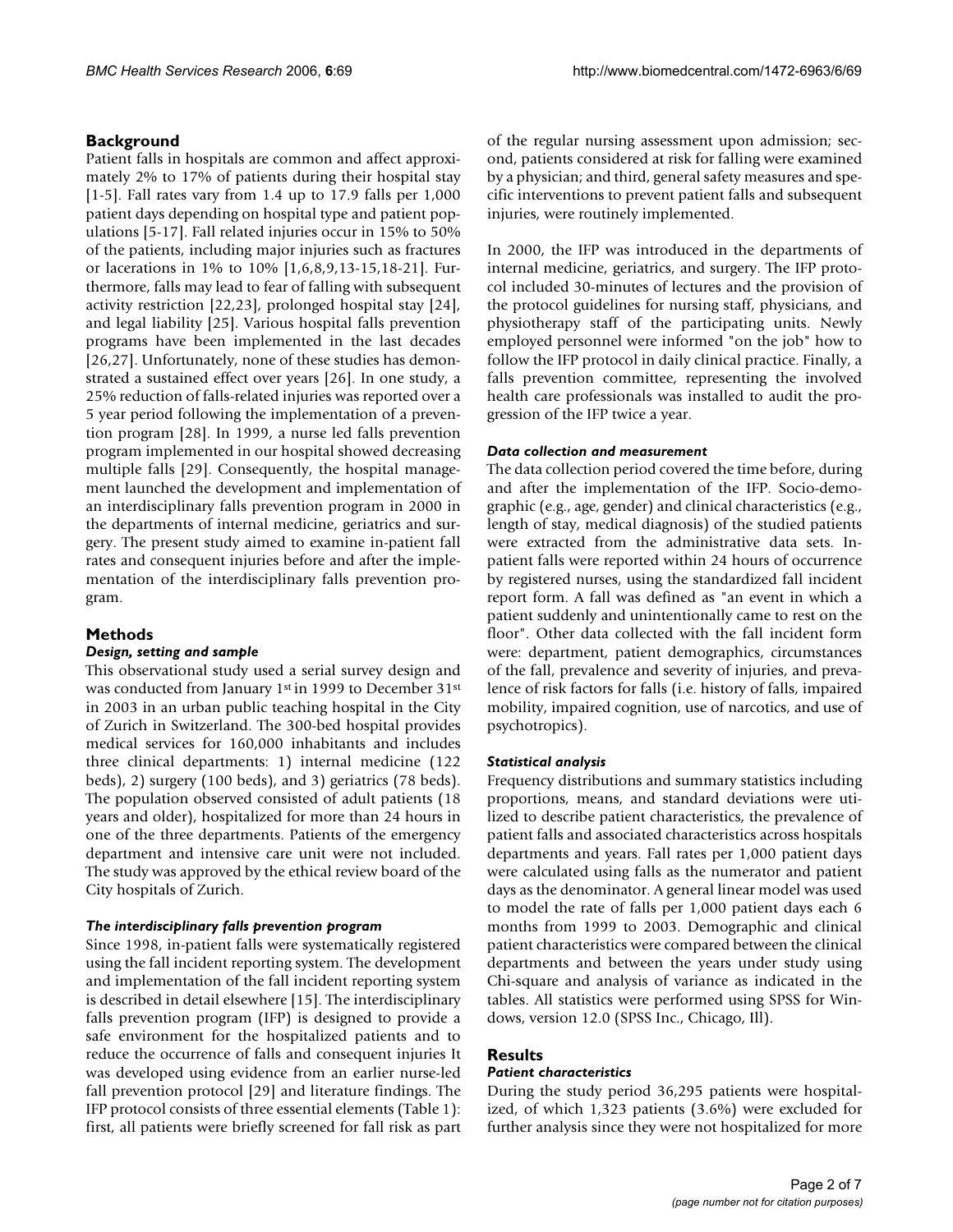# **Table 1: Components of the interdisciplinary falls prevention program**

|                                                                                                                                                                                                                                                                                                                                                                                                                                      | <b>Referring discipline</b>                                        |
|--------------------------------------------------------------------------------------------------------------------------------------------------------------------------------------------------------------------------------------------------------------------------------------------------------------------------------------------------------------------------------------------------------------------------------------|--------------------------------------------------------------------|
| Screening of all patients at admission for risk of falls:<br>- History of falls (i.e. 2 or more falls in the last 6 months)<br>- Impaired mobility (e.g., unsteady, weak gait)<br>- Impaired cognition (e.g., confused, forgetful)                                                                                                                                                                                                   | Primary nurse                                                      |
| Examination of patients considered at risk for falling:<br>- Note circumstances and consequences of earlier falls<br>- Examine patients for acute or chronic medical condition(s)<br>- Review medications<br>- Assess gait, balance, vision, neurological function, and mental status                                                                                                                                                | Physician                                                          |
| Interventions for all patients to provide safety in the hospital:<br>- Orient patients to surroundings/"set up" of room<br>- Place call bell and personal belongings within reach<br>- Keep bed in low position<br>- Ensure safe footwear and adequate fit of clothing<br>- Provide nightlight at bedside<br>- Ensure walking aids (devices) are fitted and used appropriately<br>- Lock wheels on wheelchairs, beds, night commodes | Primary nurse<br>Nursing staff                                     |
| Interventions in patients considered at risk for falling:<br>- Modification of medication<br>- Instruction of patients (family) about risk factors<br>- Post fall risk sign in patient's record<br>- Assist unsteady patient with ambulating<br>- Toilet patient regularly<br>- Use half-length side rails instead of full length side rails<br>- Exercise program, gait/balance training<br>- Provision of hip-protectors           | Physician<br>Primary nurse<br>Nursing staff<br>Physiotherapy staff |
| Reassessment of those patients who fell:<br>- Evaluation of circumstances and consequences of the fall<br>- Reassessment of patient risk factors for falls<br>- Continuing or implementation of preventive interventions                                                                                                                                                                                                             | Physician<br>Primary nurse                                         |

than 24 hours in one of the designated clinical departments. In total, 34,972 hospitalized patients were observed (mean age: 67.3, SD ± 19.3 years; female 53.6%, mean length of stay:  $11.9 \pm 13.2$  days, mean nursing care time per day:  $3.5 \pm 1.4$  hours). 11,402 patients aged 80 years and older represented 32.6% of the hospitalized population and accounted for a total of 196,591 patient days (45.6%). The most common of the patient's primary

### **Table 2: Patient characteristics**

|                          | <b>Total</b> ( $n = 34,972$ ) | <b>Medicine</b> ( $n =$<br>17,386) | <b>Geriatrics</b> ( $n =$<br>2,765 | <b>Surgery</b> $(n = 14,821)$ | <b>P-values</b> |
|--------------------------|-------------------------------|------------------------------------|------------------------------------|-------------------------------|-----------------|
| Females (%)              | 18,745 (53.6)                 | 9,469(54.5)                        | 2,010(72.7)                        | 7,278 (49.1)                  | $< 0.001 +$     |
| Age in years*            | $67.3 \pm 19.3$               | $70.4 \pm 17.3$                    | $83.0 \pm 7.8$                     | $60.6 \pm 20.4$               | $< 0.001 \pm$   |
| Age groups (%)           |                               |                                    |                                    |                               |                 |
| $18 - 64$ yrs.           | 36.6                          | 29.2                               | 1.7                                | 51.8                          | $< 0.001 +$     |
| $65 - 79$ yrs.           | 30.8                          | 34.2                               | 28.2                               | 27.3                          |                 |
| 80 yrs. and more         | 32.6                          | 36.6                               | 70.1                               | 20.9                          |                 |
| Length of<br>stay(days)* | $11.9 \pm 13.2$               | $10.8 \pm 9.3$                     | $36.1 \pm 25.4$                    | $8.6 \pm 8.1$                 | $< 0.001 \pm$   |
| $NCT\$ (hours)*          | $3.5 \pm 1.4$                 | $3.3 \pm 1.5$                      | $3.7 \pm 1.6$                      | $3.6 \pm 1.3$                 | $< 0.001 \pm$   |

\*Mean ± SD, §Nursing care time per patient day, †Chi-square, ‡ANOVA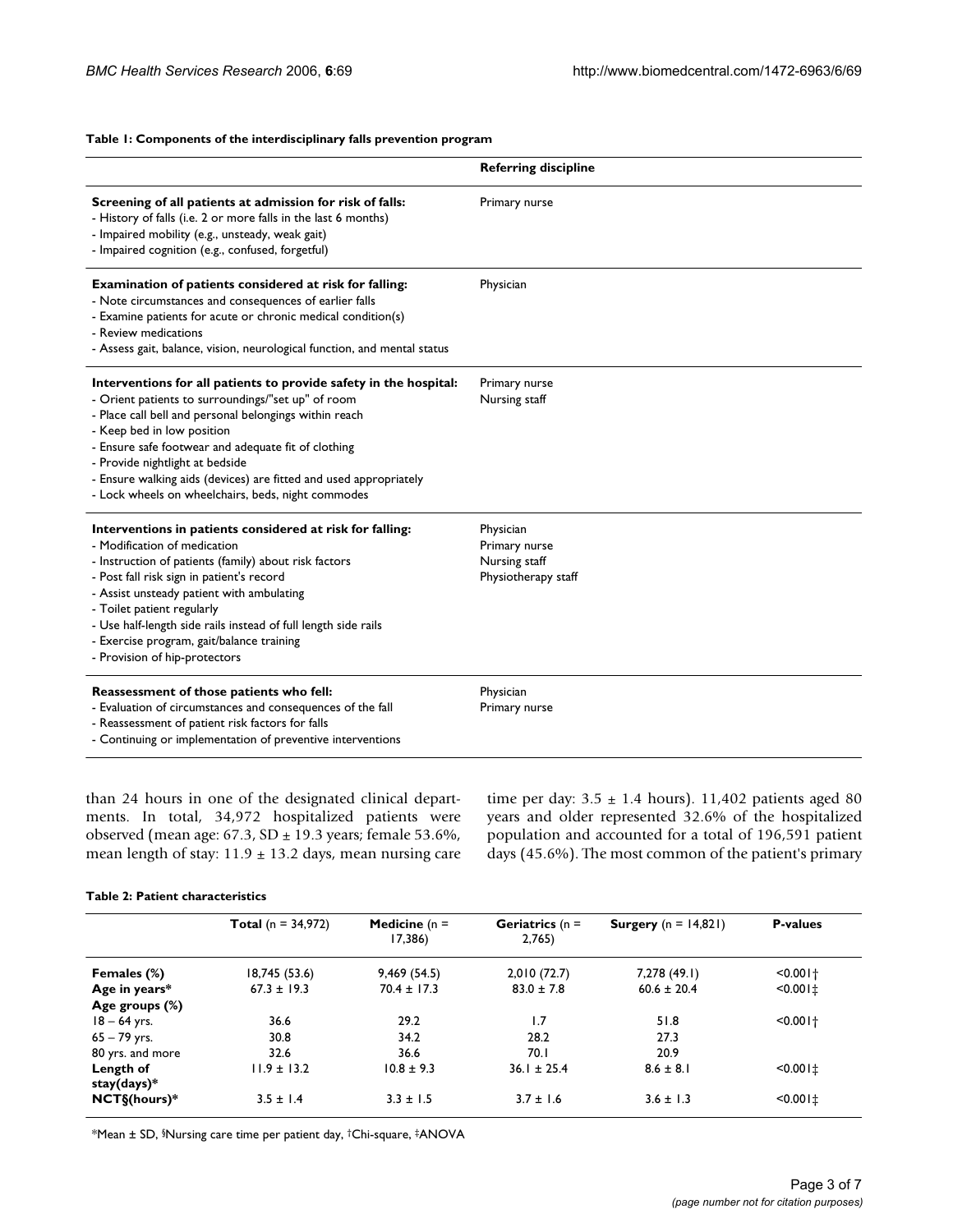medical diagnoses within the ICD-10 diagnostic categories were as follows: digestive system (19.4%), circulatory system (17.0%), injury/poisoning (13.7%), respiratory system (7.4%), and neoplasm (6.1%).

Half of the patients (49.7%) were hospitalized in the department of medicine, 42.4% in the surgical department, and 7.9% in the geriatrics department, reflecting the size of the departments. Patient characteristics including gender, age, length of hospital stay, and nursing care time per patient differed significantly between the three departments (Table 2).

# *Frequencies of in-patient falls*

Overall, a total of 3,842 falls affected 2,512 (7.2%) of the hospitalized patients. One thousand eight hundred and four (71.8%) patients fell once, 439 (17.5%) fell twice, and 269 (10.7%) fell three times or more. Those patients who fell more than once accounted for  $53\%$  (n = 2,038) of all falls. The numbers and percentages of patients who fell per department were 1,538 (8.8%) in medicine, 685 (24.8%) in geriatrics, and 289 (1.9%) in surgery. The overall fall rate was 8.9 falls per 1,000 patient days (geriatrics: 11.7 falls, internal medicine: 11.3 falls, and surgery: 2.9 falls). The fall rates per 1,000 patient days fluctuated slightly from 9.1 falls in the first half of 1999 to 8.6 falls in the second half in 2003. After the implementation of the IFP a slight decrease down to 7.8 falls per 1,000 patient days was observed in the first half of 2001 (Figure 1). However, the observed fluctuations in fall rates over the years under study did not reach statistical significance  $(p = 0.086)$ . There were no significant differences over time in individual departments (data not presented).

#### *Severity and type of injuries and evolution over time*

From the 3,842 falls, 2,552 (66.4%) remained without injuries, while 1,142 (29.7%) falls resulted in minor injuries (pains, bruises, scratches, haematoma, superficial wounds), and 148 (3.9%) falls resulted in major injuries such as 33 fractures of hands, arms, or ribs, 31 hip fractures, 12 intra cranial bleedings, and 72 other injuries (e.g. luxations, multiple haematoma). The prevalence of minor and major fall related injuries differed significantly in the departments of internal medicine (30.4%, 3.0%), geriatrics (28.0%, 5.0%), and surgery (31.9%, 5.0%) (Chi square, 12.603, df 4,  $p = 0.013$ ). The prevalence of minor and major fall related injuries differed significantly across the years (Table 3). Fewer minor injuries were observed in 2003 compared to 1999, and more major injuries were observed in 2003 compared to 1999.

#### *Evolution of patient characteristics from 1999 to 2003*

The proportion of female patients from 1999 to 2003 tended to increase from  $52.7\%$  to  $54.2\%$  (p = 0.235). The mean age of the patients increased from  $66.2 \pm 19.6$  years





to  $67.8 \pm 19.2$  years ( $p < 0.001$ ), and the mean nursing care time per patient increased from  $3.4 \pm 1.4$  to  $3.7 \pm 1.4$ hours per day ( $p < 0.001$ ) from 1999 to 2003. The mean length of the patient's hospitalization decreased from  $12.5 \pm 14.7$  days in 1999 to  $11.7 \pm 12.6$  days in 2003 (p < 0.001). In those 2,512 patients who fell, the following risk factors were prevalent at the time of their first fall: impaired mobility (83.1%), impaired cognition (55.3%), history of previous falls (50.1%), use of narcotics (38.6%), and use of psychotropics (25.4%). The prevalence of these fall risk factors rose significantly from 1999 to 2003. Impaired mobility increased by  $8.3\%$  (p = 0.003), impaired cognition by 16.9% ( $p < 0.001$ ), use of psychotropics by  $11.5\%$  (p < 0.001), and use of narcotics by 18% (p < 0.001), as well as history of falls as a marker for future falls increased by  $12.3\%$  (p < 0.001), (Figure 2).



# **Figure 2** Annual prevalence of risk factors in patients who fell ( $N =$ 2,512).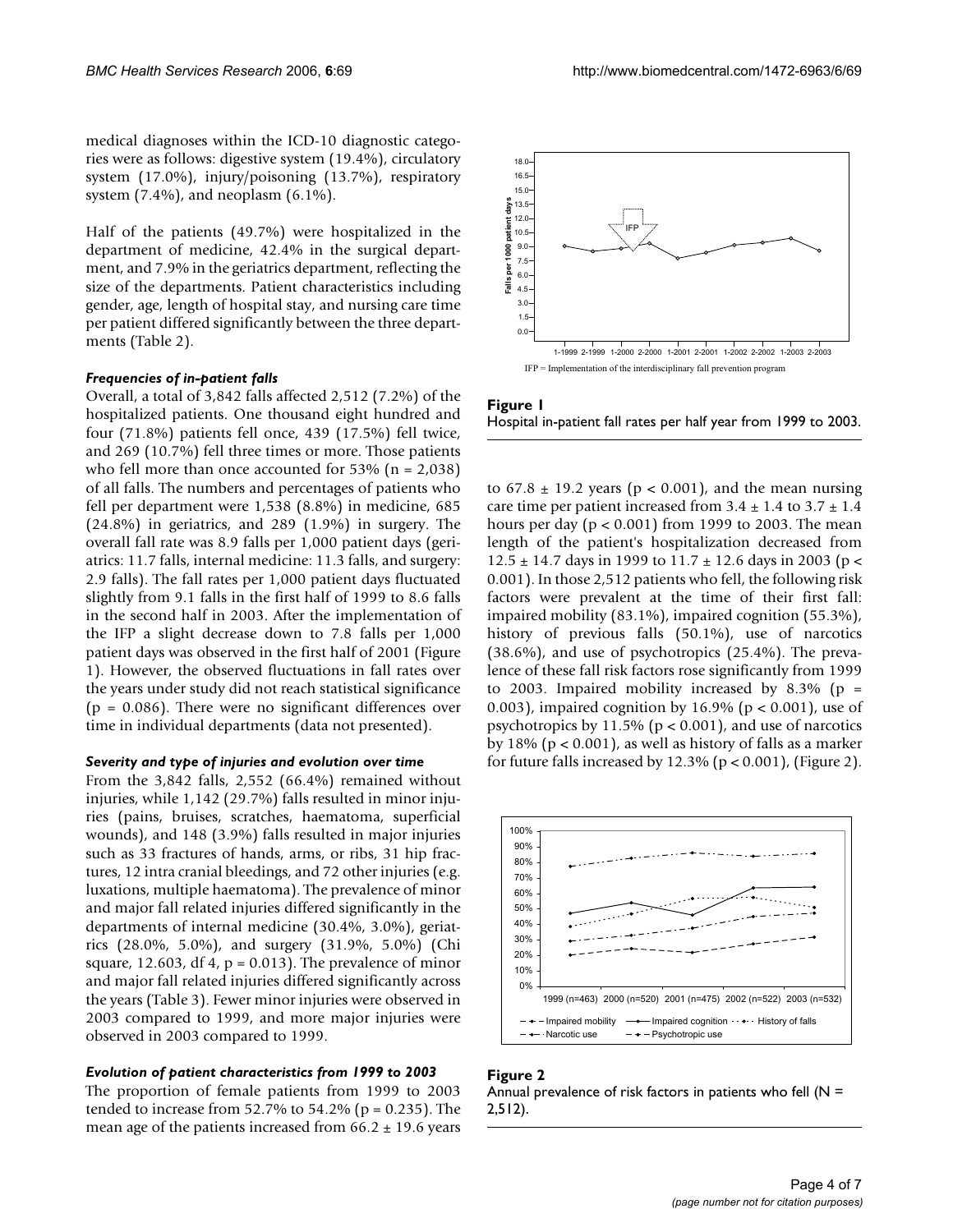|                    | 1999 | 2000 | 2001 | 2002 | 2003 | P-value <sup>+</sup> |
|--------------------|------|------|------|------|------|----------------------|
| Number of falls    | 763  | 779  | 689  | 806  | 805  |                      |
| No injuries (%)    | 64.9 | 63.4 | 68.1 | 67.7 | 68.1 | 0.169                |
| Minor injuries (%) | 32.6 | 32.7 | 26.0 | 28.9 | 28.1 | 0.015                |
| Major injuries (%) | 2.5  | 3.9  | 6.0  | 3.3  | 3.9  | 0.014                |

**Table 3: Prevalence of fall related injuries from 1999 to 2003 (N = 3,842 falls)**

†Chi-square

# **Discussion**

This study examined fall rates, consequent injuries and characteristics of hospitalized patients before and after the implementation of an interdisciplinary falls prevention program. The frequencies of falls, consequent injuries, and clinical patient characteristics varied between the departments of internal medicine, geriatrics and surgery. Following the implementation of the IFP, no reduction of in-patient fall rates and no reduction in consequent injuries were observed within individual departments or in the hospital. During the observation period, the mean length of hospital stay decreased slightly, while the mean nursing care time per patient day increased: both trends may reflect a higher workload for healthcare staff. Additionally, one in three patients was 80 years and older, and in those patients who fell while hospitalized, the prevalence of risk factors for falls increased significantly from 1999 to 2003. These may reflect altered patient characteristics, which lead to proneness to falling.

In this general urban hospital setting, overall fall rates per 1,000 patient days (e.g., 8.9 falls) were higher compared to other studies reporting rates between 2.7 and 4.1 falls per 1,000 patient days [8-10,18,30]. Fall related injuries were seen in 33.6% (3.9% major) of our patients, a proportion that was similar to others reported in the literature [10,18,31]. It appears that irrespective of fall rates, the percentage of patients with consequent injuries remain relatively stable.

Since falls and consequent injuries affect patient safety and may damage a hospital's reputation, various falls prevention programs have been implemented [26,27]. Recently, a 30% and a 28% reduction of falls and subsequent injuries in a sub-acute hospital setting were reported from a randomized controlled trial [32]. These effects were attributed to a targeted multiple intervention program. Another intervention program in elderly patients in a community hospital resulted in a 21% reduction of falls at 6 months postintervention, while no effect was noted for fall related injuries [33]. A falls prevention program in a rehabilitation hospital setting (quasi-experimental study) reported reductions of falls by 15.3%, fewer fallers by 29.7%, and fewer patients with fall related injuries by 51.1% within a 1 year period [34]. Unfortunately,

the benefit of the program did not remain significant after correcting for length of stay. In addition, after the implementation of a nurse led falls prevention program in a large general district hospital, fall related injuries were reduced by 25% over a 5-years period, while the number of falls did not change [28]. In another prospective observational study, the intervention effects of ward based quality cycle teams in a rehabilitation hospital resulted in a significant reduction of fall rates per 1,000 patient days comparing 3 years of pre-intervention with 3 years post intervention [35]. In most of these former studies, patients have benefited from falls prevention programs within 6 and 12 months in terms of fewer falls and related injuries [26,32,34], but only two non-experimental studies [28,35] reported positive effects exceeding one year. In the current study neither a sustained reduction of falls nor a decrease in consequent injuries was observed within the 3 years after the implementation of the IFP. This raises questions about whether the interventions of the program was not effective, adherence to the intervention protocol was poor and if the altered patient characteristics may have neutralized intervention effects.

Our study examined the effects of the IFP falls prevention program in daily clinical practice rather than under rigorous research conditions as it was done in other more successful falls prevention studies [32,33]. The IFP consists of the elements reported in intervention studies and falls prevention programs which resulted in reduced fall rates and reduced injury rates. The design of the intervention protocol of the IFP used best available evidence for hospital settings [27,36] and showed positive results in an earlier study [29]. In view of adherence to the protocol, it's assumed from the audits of the falls prevention committee that the physicians and nurses may not consistently practice the IFP. This argument is supported from a study in an acute care metropolitan hospital, with 43% nonadherence with the fall prevention protocol [37]. In another study, compliance with the program deteriorated over time and after 5 years fall rates increased back to the level before the program was implemented [38].

More specifically, in our study data were not available on how often the intervention protocol was followed including screening patients risk for falls and examination of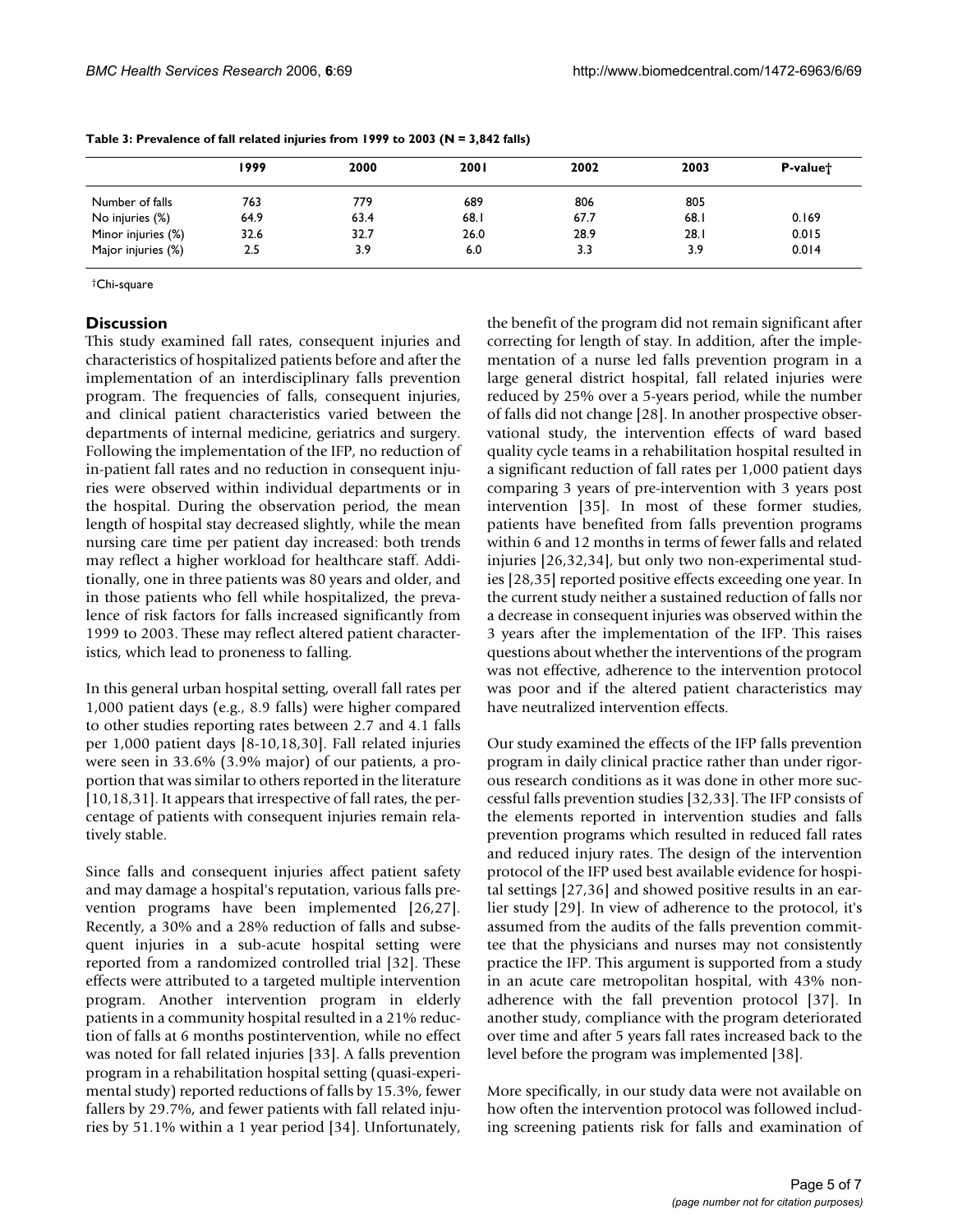those patients at risk for falls as well as the type of subsequent interventions was applied. This was not the case in another study too [33].

In view of altered patient characteristics it remains unclear if the observed increases in age and decreases of length of stay during the course of the study had an impact on the effectiveness of the program. The relatively high and stable fall rates before and after the IFP may be viewed with regard to a quotation of Bernard Isaacs that "a unit where nobody falls is a unit where nobody moves" [39]. This higher rate may reflect our hospital practice of early remobilization and forced ambulation of the patients in order to reach functional autonomy for hospital discharge as soon as possible. Positive effects of the hospital falls prevention program immediately after implementation may have been caused by an increased initial awareness of nurses rather than by the specific interventions for patients at risk for falling [27,40]. In addition, the IFP was mandated in three different hospital departments each with numerous health care professionals. This approach could be inappropriate for some units since multi-factorial interdisciplinary interventions are often time consuming which may limit their practicability in a busy acute hospital setting.

If clinicians adherence to the intervention protocol was inconsistent, it remains unclear if this can be explained by a lack of commitment on the part of the physicians and the nurses, by insufficient knowledge about which patients were at risk for falling, or whether the high priority given to the acute care treatment of patients contributed to the multifactorial falls risk modification protocol being neglected. The clinicians may not have been adequately prepared and facilitated to integrate the intervention protocol into their daily routine and, therefore, no sustained change of the clinical practice was established. Translating evidence from research into practice remains a challenge. An appropriate approach such as action research [41] should be considered. Action research is basically a self-reflective enquiry undertaken by participants (e.g., clinicians, researchers in hospital settings) in order to improve the rationality and justification of their own practices, their understanding of those practices, and the situations in which the practices are performed [42]. This type of approach may support future attempts to improve interdisciplinary falls prevention practice.

# *Limitations*

The following limitations of this study have to be considered. First, due to its serial survey design, characteristics of patients and the hospital organization were not controlled. Second, the fall risk profile of those patients who did not fall was not obtained, therefore it was unclear to what extend this population was at risk for falling. Third, adherence to the intervention protocol was not observed or recorded.

The audits may not have been sufficient to ensure sustained adherence to such a complex program because the commitment and clinical expertise of the individual nurses and physicians varied, and may also have been influenced by staffing, patient severity, and communication skills within the interdisciplinary team.

# **Conclusion**

Following the implementation of an interdisciplinary falls prevention program, neither the frequencies of falls nor consequent injuries decreased substantially. Future studies need to incorporate strategies to maximize and evaluate ongoing adherence to interventions in hospital falls prevention programs.

# **Competing interests**

The author(s) declare that they have no competing interests.

# **Authors' contributions**

RS contributed to the conception, design, data collection, analysis, interpretation of data, and drafted the manuscript. HB and SDG contributed to the design, interpretation of data, and critical revision of the manuscript. KM contributed to the analysis, interpretation of data, and manuscript preparation. All authors gave final approval for this version of the manuscript to be published.

# **Acknowledgements**

Many thanks go to Daniel Grob and Lukas Furler, both of the Stadtspital Waid in Zurich for their helpful comments of an earlier version of this manuscript, and to Richard Klaghofer, Institute of Social Psychiatry, University of Zurich for statistical advice. Special thanks goes to Kathy Dracup, School of Nursing, University of California, San Francisco, and Sandra Engberg, School of Nursing, University of Pittsburgh for editing the manuscript.

### **References**

- 1. Heinze C, Dassen T: **[Sturzhäufigkeit in deutschen Kliniken.](http://www.ncbi.nlm.nih.gov/entrez/query.fcgi?cmd=Retrieve&db=PubMed&dopt=Abstract&list_uids=12442219)** *Gesundheitswesen* 2002, **64(11):**598-601.
- 2. Mahoney JE: **[Immobility and falls.](http://www.ncbi.nlm.nih.gov/entrez/query.fcgi?cmd=Retrieve&db=PubMed&dopt=Abstract&list_uids=9799475)** In *Clin Geriatr Med Volume 14*. Issue 4 UNITED STATES ; 1998:699-726.
- 3. Tack KA, Ulrich B, Kehr C: **[Patient falls: profile for prevention.](http://www.ncbi.nlm.nih.gov/entrez/query.fcgi?cmd=Retrieve&db=PubMed&dopt=Abstract&list_uids=2952743)** In *J Neurosci Nurs Volume 19*. Issue 2 UNITED STATES ; 1987:83-89.
- 4. Vlahov D, Myers AH, al-Ibrahim MS: **[Epidemiology of falls among](http://www.ncbi.nlm.nih.gov/entrez/query.fcgi?cmd=Retrieve&db=PubMed&dopt=Abstract&list_uids=2297314) [patients in a rehabilitation hospital.](http://www.ncbi.nlm.nih.gov/entrez/query.fcgi?cmd=Retrieve&db=PubMed&dopt=Abstract&list_uids=2297314)** In *Arch Phys Med Rehabil Volume 71*. Issue 1 UNITED STATES ; 1990:8-12.
- 5. von Renteln-Kruse W, Krause T: **[\[Fall events in geriatric hospital](http://www.ncbi.nlm.nih.gov/entrez/query.fcgi?cmd=Retrieve&db=PubMed&dopt=Abstract&list_uids=14991290) [in-patients. Results of prospective recording over a 3 year](http://www.ncbi.nlm.nih.gov/entrez/query.fcgi?cmd=Retrieve&db=PubMed&dopt=Abstract&list_uids=14991290) [period\].](http://www.ncbi.nlm.nih.gov/entrez/query.fcgi?cmd=Retrieve&db=PubMed&dopt=Abstract&list_uids=14991290)** *Z Gerontol Geriatr* 2004, **37(1):**9-14.
- 6. Alcee D: **[The experience of a community hospital in quantify](http://www.ncbi.nlm.nih.gov/entrez/query.fcgi?cmd=Retrieve&db=PubMed&dopt=Abstract&list_uids=10826234)[ing and reducing patient falls.](http://www.ncbi.nlm.nih.gov/entrez/query.fcgi?cmd=Retrieve&db=PubMed&dopt=Abstract&list_uids=10826234)** In *J Nurs Care Qual Volume 14*. Issue 3 UNITED STATES ; 2000:43-53.
- 7. Berryman E, Gaskin D, Jones A, Tolley F, MacMullen J: **Point by point: predicting elders's falls.** In *Geriatr Nurs (New York) Volume 10*. Issue 4 UNITED STATES ; 1989:199-201.
- 8. Catchen H: **[Repeaters: inpatient accidents among the hospi](http://www.ncbi.nlm.nih.gov/entrez/query.fcgi?cmd=Retrieve&db=PubMed&dopt=Abstract&list_uids=6873696)[talized elderly.](http://www.ncbi.nlm.nih.gov/entrez/query.fcgi?cmd=Retrieve&db=PubMed&dopt=Abstract&list_uids=6873696)** In *Gerontologist Volume 23*. Issue 3 UNITED STATES ; 1983:273-276.